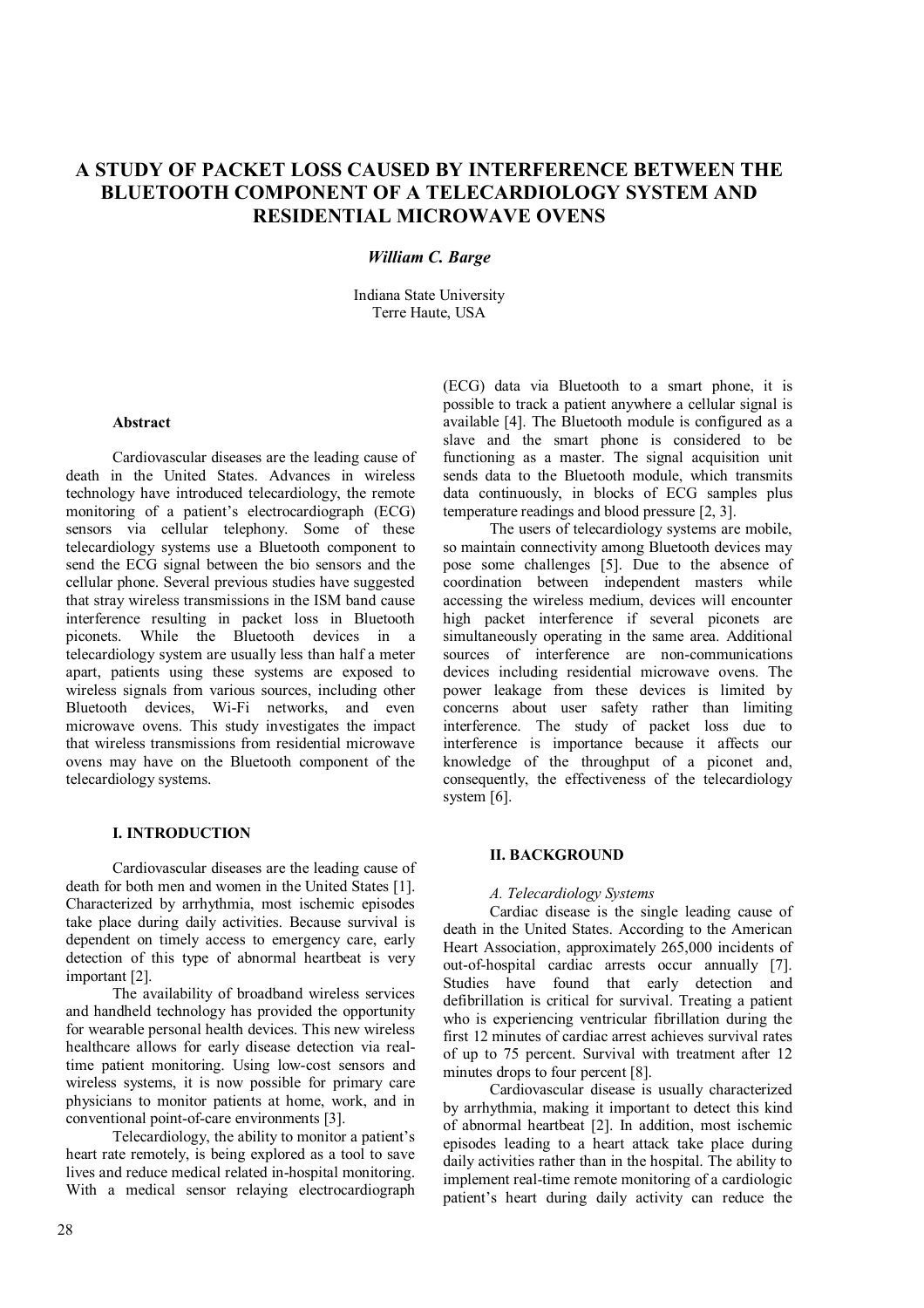delay in administering emergency care and increase the chances of patient survival [9].

Remote monitoring systems can consist of two components: a data analysis system and a client program connecting the mobile device to a remote database [3]. Communication can be Bluetooth, Wi-Fi, or 3G networks. Telecardiology is being explored as a tool to save lives and reduce medical costs related to inhospital monitoring. Although these remote monitoring systems can take many forms, they all are functionally divided into four subsystems: electrocardiograph (ECG) sensors, data sampling, wireless transmission, and host interface [10].

The ECG sensors are worn on the body and transmit the continuous electrical signals from the heart. These signals must be periodically sampled in order to be digitized. The sampling frequency and digitization method play a critical role in determining the characteristics of the digital signal [8, 11]. Fig. 1 demonstrates the conversion process. Part (a) represents the analog heart beat which is sampled at discrete intervals as represented by (b). The sampling interval is obtained from standard databases or developed by the sensor manufacturer and is beyond the scope of this study. The digital signal is then packetized into a frame to be transmitted wirelessly to the host. To provide portability to the patient, this wireless transmission is often accomplished via a cellular connection between the patient and the medical provider. Because it is unrealistic to establish a full-time cellular connection, an additional component is often included to buffer the data.



Fig. 1: From heart beats to digital bits [11]

The IEEE 1073 Medical Device Communications standards organization is responsible for developing specifications for wireless interface communication. The main objective is to develop universal and interoperable medical equipment interfaces that are easy to use and quickly reconfigured [11–13]. While radio frequency (RF), Wi-Fi, and Zigbee are mentioned in the literature, Bluetooth offers the additional benefits of an embedded base, reliable data transfer, and device compatibility between different vendors.

As diagramed in Fig. 2, the Bluetooth component sits between the data sampling and wireless transmission subsystems. The ECG sensors include a Bluetooth module that is configured as a slave. The cellular smart phone functions as the master. The ECG sensors' Bluetooth module transmits data continually in blocks of ECG samples. Mobile application software is run on the smart phone. The phone's Bluetooth module stores the transmitted data in the buffer. The mobile application reads data from the buffer and transmits this data to a remote medical facility via the cellular connection. The software can transmit data at set intervals or when the data measurements are beyond a preset value. In addition to ECG samples, body temperature, blood pressure, and GPS coordinates can be sent. The transferred data is sent to a medical provider who can examine and manage the patient's status. If the patient's measurements are out of range, emergency care can be dispatched to the patient's location [2, 12].



Fig. 2: Telecardiology system using Bluetooth and smart phone technology

With a medical sensor relaying ECG data via a cellular phone, it is possible to track a patient at home or anywhere a cell phone signal is available [4]. However, because the ECG component is more sensitive to time delays than to packet loss, the unacknowledged data service is used [11].

## *B. Bluetooth Technology*

Bluetooth was one of the first IEEE 802.15 protocols. It is a single-hop, point-to-multipoint technology designed for ad-hoc, short-range wireless applications [14]. Bluetooth is a low cost and low power wireless interface for ubiquitous connectivity in the area of Personal Area Networks (PAN) covering distances of 10 meters or less. The technology operates in the unlicensed 2.402 GHz to 2.480 GHz Industrial Scientific Medical (ISM) band and utilizes frequency hopping with terminals cycling through 79 channels at 1600 hops per second [15, 16]. In Bluetooth, each packet is transmitted or received on a different channel. The Bluetooth standard is maintained by the Bluetooth Special Interest Group (SIG) and operates under Title 47 of the Federal Communication Commission's Code of Federal Regulation: Part 15 – Radio Frequency Devices which stipulates that the wireless devices must not give interference and must take any interference received [16].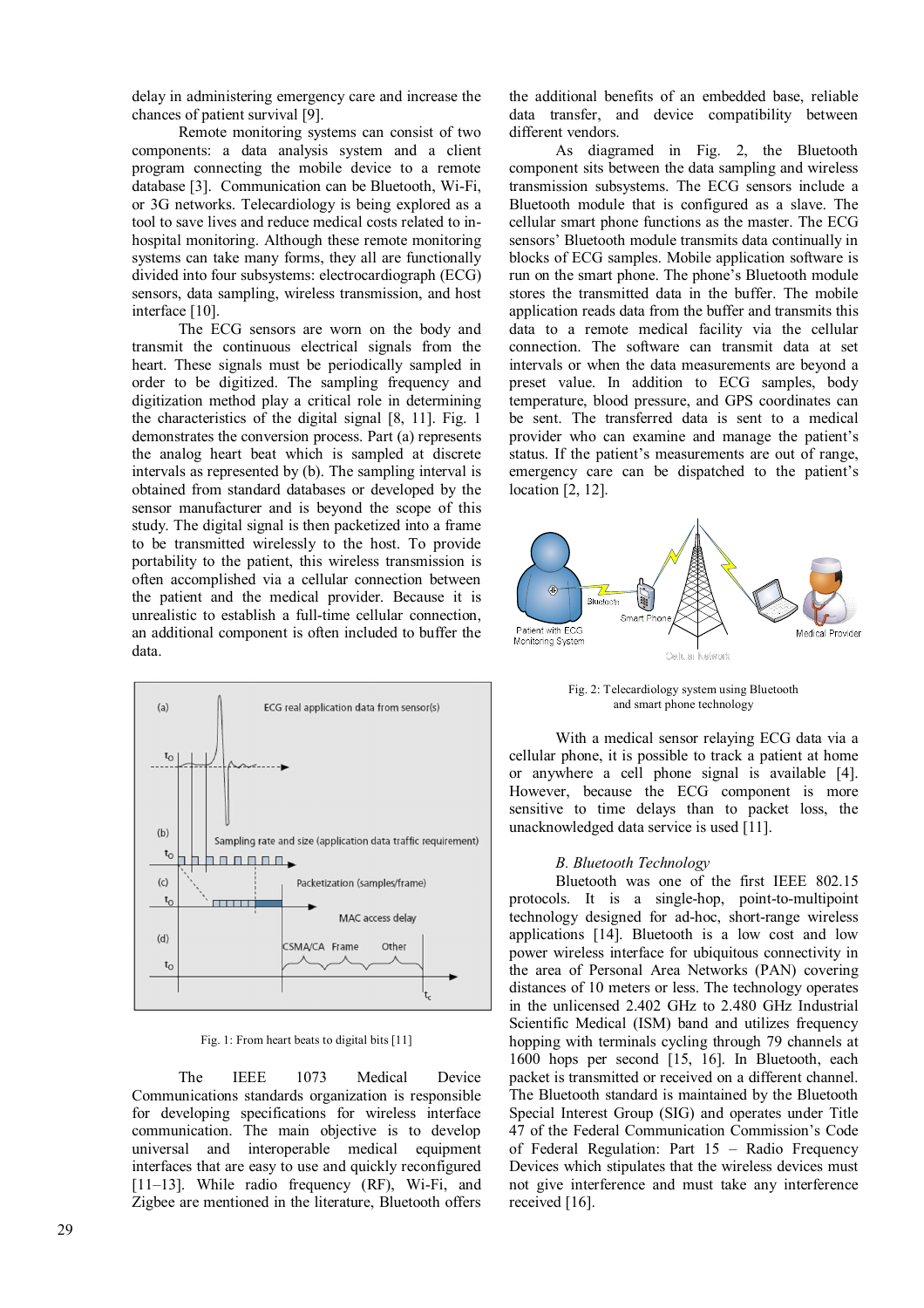Over two billion Bluetooth devices are available, with more than nine new Bluetooth enabled products being certified every day [17]. In addition to headsets used with cellular phones, companies are rolling out Bluetooth-enabled medical devices, consumer appliances, and office technology [18]. Bluetooth currently supports low data rates for data transfer, but announced in April 2009, that Bluetooth 3.0 will provide increased throughput with data transfer rates of 24 Mbps and interconnection with IEEE 802.11 Wi-Fi networks [17].

*Piconets and Scatternets.* Bluetooth is a transmission standard designed to support ad-hoc connectivity in a local area. When Bluetooth devices are within range, they can cluster into ad-hoc networks called piconets and temporarily designate one device to act as the master unit to coordinate transmissions with up to seven slave units. The slaves in a piconet can only have links to the master. Slaves cannot directly transmit data to one another. All packets have to be passed to the master when interslave communication is necessary. In effect, the master acts as a switch for the piconet and all traffic must pass through the master. Any device can be either a master or a slave within a piconet, and the device can change roles at any point in a connection when a slave wants to take over a master's role. At any given moment, there can be up to 7 active slaves in a piconet but only one master. [5, 14].

When two or more independent. synchronized Bluetooth piconets overlap, a scatternet is formed in a seamless, ad-hoc fashion allowing inter-<br>piconet communication. While the Bluetooth piconet communication. While the Bluetooth specification stipulates the use of time-division multiplexing (TDM) for enabling concurrent participation by a device in multiple piconets, it leaves the choice of actual mechanisms and algorithms for achieving this functionality open to developers [19].

Bluetooth is based on packet transmission and frequency hopping (FH) technologies to provide channelization among different piconets within the same area. Terminals belonging to the same piconet communicate over the channel identified by a frequency hopping code. According to the Bluetooth standard, terminals are allowed to hop within 79 frequency bands, or channels, in the unlicensed 2.4 GHz ISM band [20].

Based on different FH code patterns, several piconets can coexist in the same area, regardless of whether or not they link to form a scatternet. Within scatternets, packet collisions can occur with significant probability and this kind of interference degrades link performance [20].

The frequency hop spread spectrum (FHSS) system reduces Bluetooth's ability to produce interference to other ISM band devices by spreading the power throughout the spectrum. In addition, FHSS provides the ability to reduce the effects of interference from other sources. If another device is using a portion of the ISM band and packets are lost, the Bluetooth device will retransmit unacknowledged packets on a different channel than they were originally sent. However, the FHSS is pseudorandom. There is no

intelligence in the FHSS to avoid hopping onto certain channels. Even with the pseudorandom FHSS sequence, interference from other devices may still produce significant packet errors and reduce throughput [16].

In a Bluetooth piconet, the master controls the channel. Due to an absence of coordination between the independent masters while accessing a wireless medium, devices may encounter high packet interferences if several piconets are simultaneously operating in the same area. A pair of packets transmitted in two piconets are said to interfere with each other if the packets are transmitted on the same frequency and the two packets overlap. Because of the popularity of Bluetooth devices, it may not be unusual to find tens of independent piconets in a crowded place [6].

Fig. 3 diagrams three different Bluetooth configurations. The first piconet, labeled  $P_1$ , has one master, A, and three slaves, B, C, and D. The second piconet,  $P_2$ , is a peer-to-peer network with C acting as the master and H as the slave. The third piconet,  $P_3$ , has E as the master and D, and F as slaves. Together these three piconets form a scatternet. The two connections in the scatternet are C and D. Node C acts as a slave in  $P_1$ but as the master in  $P_2$ . Node D acts a slave in both  $P_1$ and  $P_3$ .



Fig. 3: Example Bluetooth topology [19]

Using the example scatternet in Fig. 3, assume piconet  $P_2$  represents a telecardiology system with the ECG sensors being represented by node H and the smart phone represented by node C. Next assume piconet  $P_1$  represents a network where node A is a Bluetooth-enabled PC and nodes B and D are other Bluetooth-enabled devices. In this example, the smart phone, node C, belongs to two piconets. Node C acts as the master when communicating with node H. There may be a reason to transfer the ECG data to a PC, such as when the patient visits the physician. At these times, the smart phone may act as a slave in the other piconet. However, node C cannot simultaneously act as a master and a slave, rather it must oscillate between these two functions. When polled by node A, it acts as a slave; otherwise it acts as the master for node H. In this way,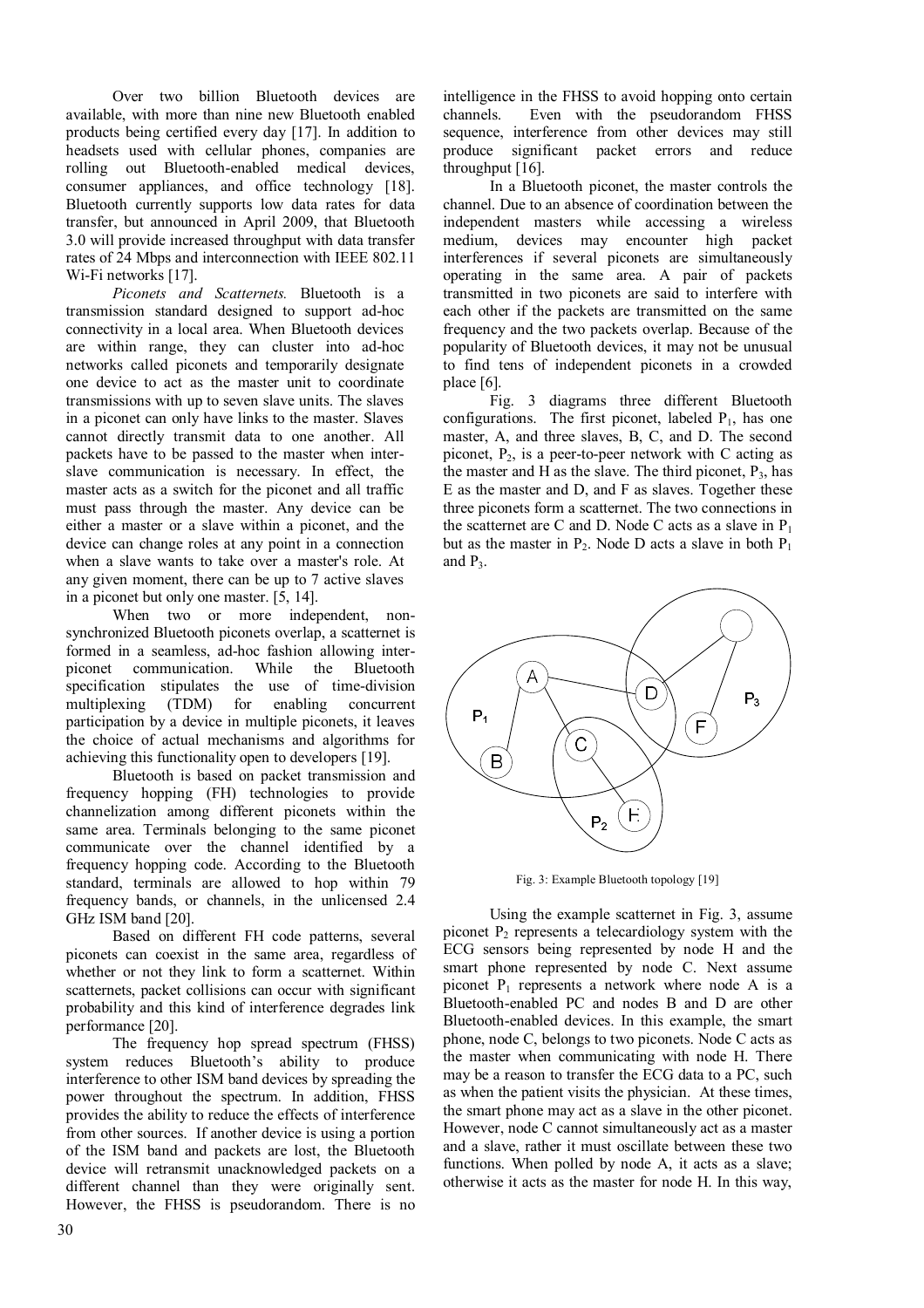data from node H may be transferred to node A via node C.

Messages sent through the scatternet "meander" from device to device until they arrive at the destination [21]. When a device is not active in a piconet, the messages may be rerouted to an alternate path, if one is available. Sometimes wireless devices drop packets that should have been forwarded to other devices in order to save their own resources [22].

Bluetooth is based on packet transmission and frequency hopping (FH) technologies to provide channelization among different piconets within the same area. Nodes belonging to the same piconet communicate over the channel identified by the frequency hopping code.

*Frequency Hopping.* The most important aspects of a Bluetooth device for an interference study are its frequency and power output. The Frequency Hopping Spread Spectrum (FHSS) technique employed by Bluetooth implements stop-and-wait Automatic Repeat request (ARQ), Cyclic Redundancy Check (CRC), and Forward Error Correction (FEC) functions to ensure that the wireless links are reliable. As a result, the FHSS is said to alleviate interference caused by other radio technologies in the ISM band [23].

The FHSS employed by Bluetooth uses 79 channels each 1 MHz wide with a hopping rate of 1600 channels per second. Bluetooth communication is also time division duplex (TDD) where between two entities on the same Bluetooth piconets, one device transmits in a period followed by another device's transmission. With more than two members of a piconets, the master controls the transmission sequence by polling each slave sequentially to indicate when it may transmit [16].

Distinguishing and isolating one piconet from another is the frequency hopping sequence. Two types of links are allowed. Synchronous connection-oriented (SCO) links support symmetrical circuit-switched connections and are expected to be used for voice traffic. Asynchronous connectionless (ACL) links are used for bursty data transmissions. The master controls the allocation of the ACL link bandwidth to each slave [24]. The connection speed can be as high as 721 Kbps in one direction and 57.6 Kbps the other way in an asymmetrical configuration or 432.6 Kbps in each direction in a symmetrical configuration [25]. Data traffic in a piconet is said to be symmetric if both the master and slave transmit at the same rate [6].

*Bluetooth Communication Structure.* The Bluetooth communication structure is based on an adhoc network. All Bluetooth units within a piconet share the same channel and hop using the same hop pattern defined by the Bluetooth device address (BD-ADDR) and current value of the system clock (CLK) of the master. Because each piconet contains a master with unique BD-ADDR and a different CLK, the hop pattern varies from one piconet to another [15].

Consider a Bluetooth piconet with a single slave, such as in a telecardiology system. The master of the piconet transmits packets to the slave using frequency hopping. The master can choose from three different packet lengths: 366 (DH1), 1622 (DH3), and 2870 bits (DH5) with payloads of 216, 1464, and 2712

bits, respectively. These packets occupy one, three, or five Bluetooth slots; each slot is of length 625 microseconds ( $\mu$ s).

When a slave receives a packet, it sends a one slot acknowledgement packet of 126 bits. A packet and the acknowledgement packet together consume two, four, or six slots. Every data and acknowledgement packet has 18 bits in the header that are 1/3 FEC protected; that is, each such bit is repeated three times [24].

A slave can transmit only if the master has addressed it in the previous slot. The master transmits in the even-numbered slots and a slave transmits in the odd-numbered slots. Packets must occupy an odd number of slots. Each packet spans one, three, or five slots and is transmitted on a single channel in a single frequency band. After each packet is transmitted, the devices retune their radios to the next frequency in the sequence. The sequence involves all 79 channels [24].

Regardless of the length of the packet, the entire packet is sent on the same channel. A new channel is used only for the next packet. Throughput can be significantly increased by selecting appropriate packet lengths [24].

The FHSS used in Bluetooth has 79 channels, each of which has 1 MHz of bandwidth. The center frequencies of the 79 channels, in MHz, are  $f = 2402 +$ *k;* where *k = 0, 1, 2,…, 78.*

The frequency hopping sequence is determined by a hopping kernel. In each round, the hopping kernel first selects a segment of 64 adjacent channels and then hops to 32 of them at random without repetition. Next, a different 32-hop sequence is selected from another segment of 64 adjacent channels, and the process is repeated. In this way, a pseudo-random sequence of frequency hopping slides as the hopping kernel passes through the 79 available channels [23]. Fig. 4 illustrates the sequence selection of 62 adjacent channels. As can be seen in segments 2 and 3, if a channel selection segment starts at a channel number greater than 15, the segment will wrap around to channel 0 and continue the segment.



Fig. 4: An example of sequence selection in Bluetooth frequency hopping [23]

The Adaptive Frequency Hopping (AFH) scheme was implemented in the Bluetooth Spec v1.2. In the AFH scheme, the slave devices measure the quality of the 79 Bluetooth channels in the Channel Classification phase. The slave devices then send their measurement results to the master device so that its AFH hopping kernel can determine the appropriate hopping sequence. More precisely, the AFH scheme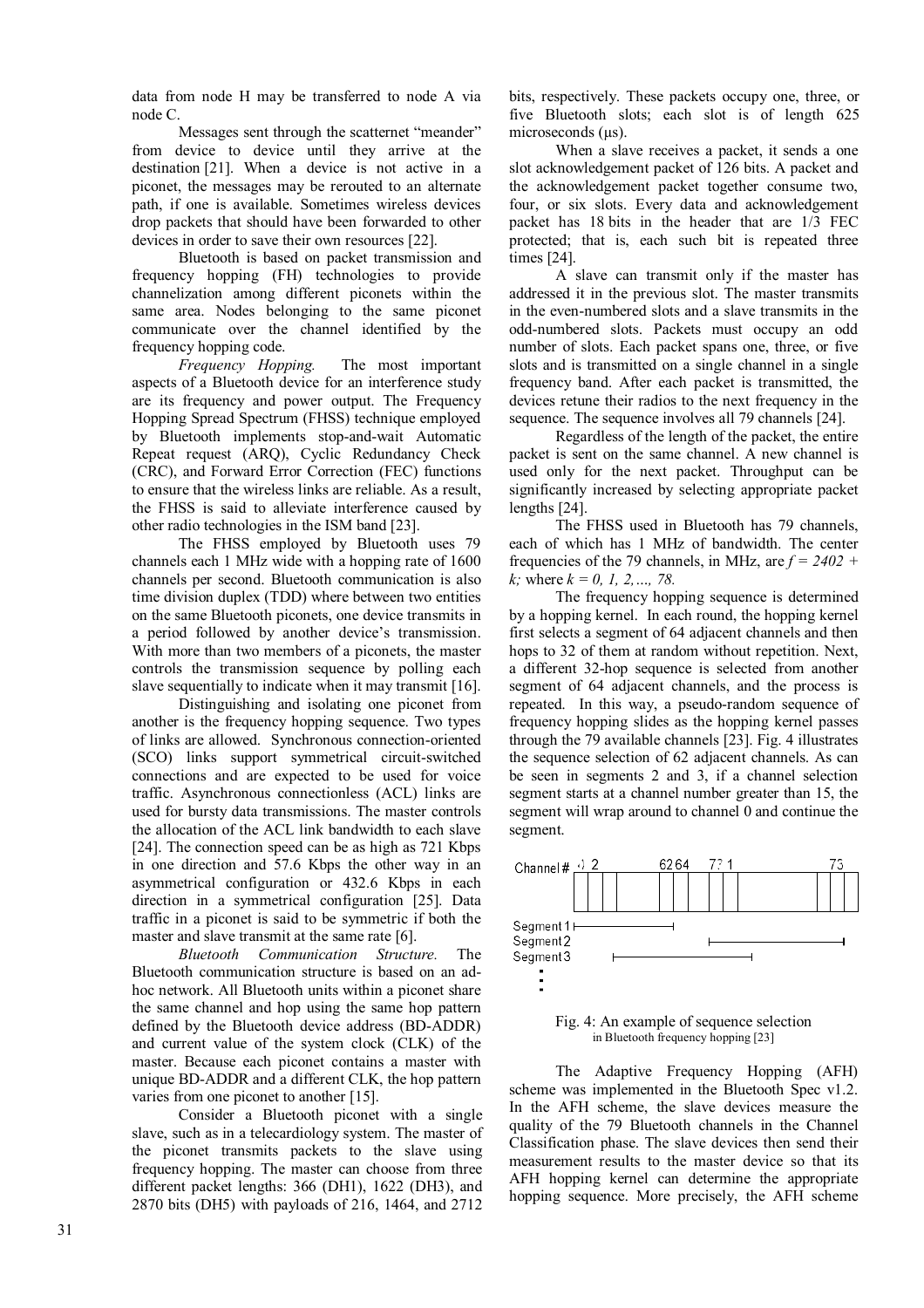classifies the 79 Bluetooth channels into two groups: unused and used. The former should not be used because the unused may have heavy interference, but the latter are suitable for transmission. The AFH scheme then employs a mapping function to uniformly map the unused channels to the used channels. As a result, the scheme can avoid the channels affected by heavy interference, and thereby improve data throughput [23].

In a study of interference in Bluetooth networks, Hung and Chen (2008) proposed that the expected number of used channels can be derived by

$$
N_{\text{good}} = \sum_{i=1}^{79} P_g^{(i)} ,
$$

where  $P_g^{(i)}$  is the probability that the *i*<sup>th</sup> channel will be marked as used. The IEEE 802.15.2 standard specifies two operating modes:  $N_{good} \geq N_{min}$  (i.e., Mode L) and  $N_{good}$ <sup> $\leq N_{min}$ </sup> (i.e., Mode H). Suppose  $\delta(i)$  is a function that indicates whether the  $i<sup>th</sup>$  channel is used or unused. The two operating modes can be described by the step function

#### $\overline{\mathcal{L}}$  $\left\{ \right.$  $=\left\{\right.$ *if the i channel is used*  $i$ ) =  $\begin{cases} 0 & \text{if the } i^{\textit{th}} \text{ channel is unused} \\ 1 & \text{if the } i^{\textit{th}} \text{ channel is used} \end{cases}$ *th* 1  $\delta(i) = \begin{cases} 0 \\ 0 \end{cases}$

Mode L is used when *Ngood* is equal to or larger than *Nmin.* A mapping function is then employed by AFH to uniformly map unused channels to the used channels. Therefore, the classified *Ngood* channels will be the reduced hopping set. The probability that the channels will be in the good state is derived by

$$
P'_{g} = \frac{1}{N_{good}} \sum_{i=1}^{79} P_{g}^{(i)} \times \delta(i)
$$

Mode H is used when *Ngood* is less than *Nmin*. The hopping sequence is divided into  $R_g$  consecutive good slots and *Rb* consecutive bad slots alternately. Although the values of  $R_g$  and  $R_b$  are determined by the traffic type required by the application, to preserve the frequency diversity,  $R_g + R_b$  must not be less than  $N_{min}$ . All used channels are uniformly mapped into the good slots and unused channels are uniformly mapped into the bad slots. Therefore under the AFH mechanism, *P′<sup>g</sup>* can be obtained by

$$
P'_{g} = \frac{R_{g}}{R_{g} + R_{b}} \times \frac{\sum_{i=1}^{79} P_{g}^{(i)} \delta(i)}{N_{good}} + \frac{R_{b}}{R_{g} + R_{b}} \times \frac{\sum_{i=1}^{79} P_{g}^{(i)} (1 - \delta(i))}{79 - N_{good}}
$$

In the Bluetooth system, a slotted channel is used for transmission with each slot spanning 625 µs. User data is transmitted through packets which normally span a single time slot but can be extended to up to five time slots. In single time slot packet transmission, the fraction of time that the system is in an active state, or duty cycle, is 366 µs. The rest of the time (259 µs) is used for transient time-setting. In three and five time slot packet transmissions, the duty cycle is 1.616 µs and 2.866 µs respectively. For full duplex transmission, a Time Division Duplex (TDD) scheme is used. Each single time slot packet is transmitted on a different hop frequency as opposed to a single hop

frequency is used for the entire span of a multi time slot packet. The hop frequency in the first time slot after a multi time slot packet uses the frequency determined by the current Bluetooth clock value [15].

In Bluetooth, six symmetric asynchronous data link (ACL) packets are defined. These include three medium data rate packets (DM 1, 3, and 5) and three high data rate packets (DH 1, 3, and 5) [15].

*Packet Loss and Collisions.* Packet collisions take place when two or more piconets simultaneously transmit over the same frequency slot. The distance between piconets influences the interference effects due to packet collision. Frequency-hopping (FH) patterns of different piconets can be represented through<br>statistically independent time-discrete random independent time-discrete random processes. A study found that packet loss probability increased proportionally to the number of piconets in the area [20].

Based on different FH code patterns, several piconets can coexist in the same area. In situations where a large number of people gather, the Bluetooth devices can form a large number of piconets with different number of slaves per piconet. In such a dense piconet area, packet collisions can occur with significant probability causing degrading link performance and reducing the overall throughput [5, 26].

Inherent to the wireless technology characteristics, a device can appear anytime, anywhere. These unpredictable appearances present a challenge when compared to a preplanned wireless network configuration. One growing area of study is determining how well Bluetooth devices are able to operate in close proximity to each other. Bluetooth uses a frequency-hopping technique, and a Bluetooth device's FH spans the entire frequency band. Overlapping between Bluetooth channels on different wireless networks is inevitable [11].

Several studies have investigated different aspects of Bluetooth packet loss. One study looked at packet loss at the MAC sublayer and monitored performance [11]. The study suggested that as distance between Bluetooth piconets decreased, the packet loss increased. At a very close range of 0.5 meter, packet loss was up to 60 percent. As the distance between piconets was increased to 2 meters, packet loss decreased to 18 percent. The unexpected appearances of wireless devices can severely impact the existing surrounding wireless environment [11].

Handover may also cause degradation in an application's performance by introducing delay or packet loss. These degradations may have different impacts according to the requirements of the application. Some of them are managed by the corresponding MAC sublayer via retransmission. For real-time applications, or very sensitive data transfers, delay or packet loss may have dramatic consequences [11].

Another study looked at the distance between piconets members and the distance to an external source of interference, which in this study was a microwave oven. The closer the Bluetooth piconet member was to the oven, the greater the effect of the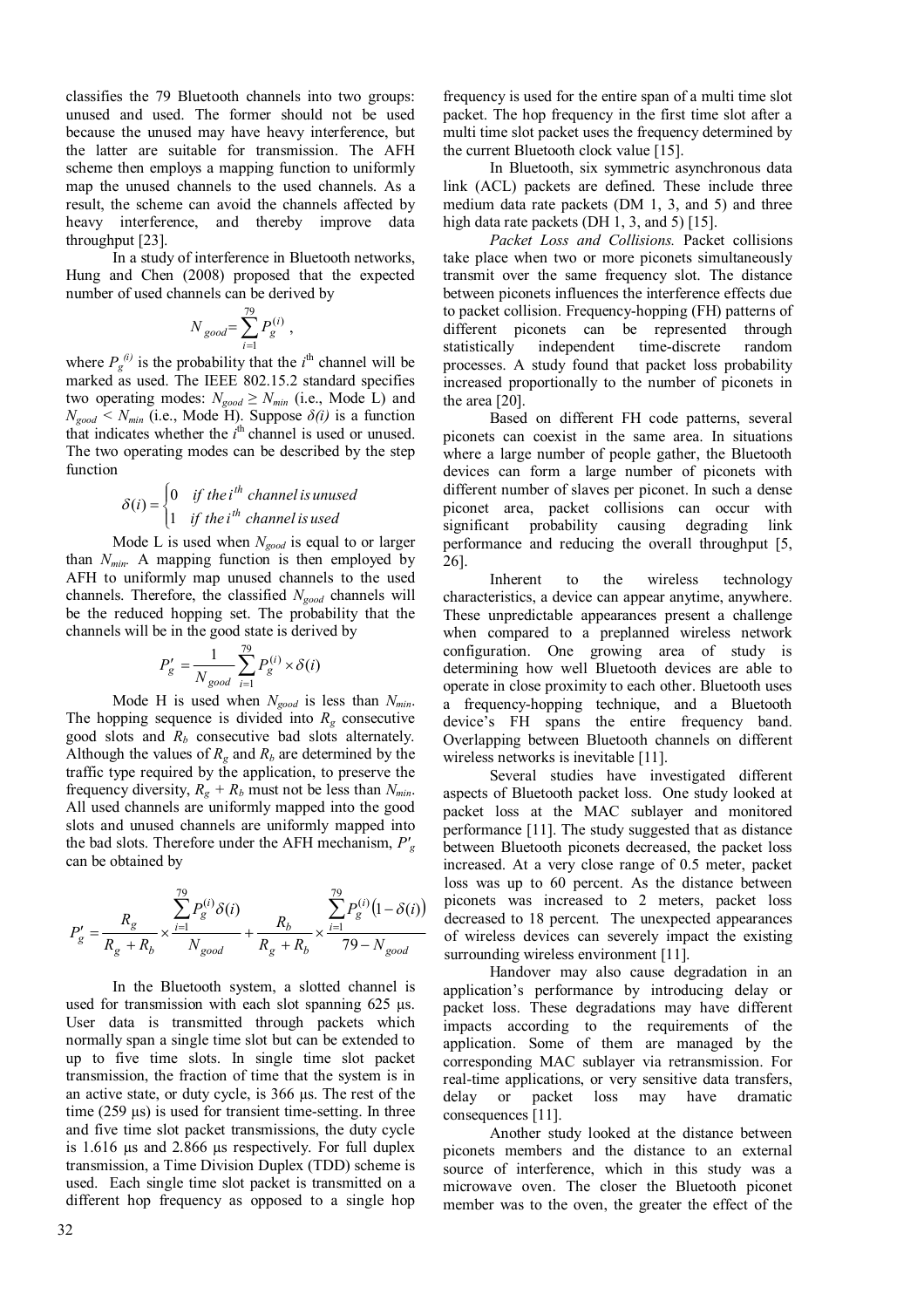interference. However, in this study, the Bluetooth devices maintained connection and usable throughput even in extreme situations [16].

The fundamental issue with Bluetooth piconets operating within the same environment is that they are not time synchronized to each other, causing collisions to occur in both time and frequency. As a result, unwanted data signals can interfere with the data transmissions on a wanted piconet. Consequently, the requirement to retransmit packets will increase, reducing the overall data throughput. The frequency of collisions was found to depend on the proximity of piconets within the environment [15].

This third study calculated the number of frequency collisions that occurred in the downlink direction between a single wanted piconet and up to four unwanted piconet/interferers when they are transmitting. Downlink transmissions, from the master to the slave, occupy even numbered time slots whereas uplink transmissions occupy odd numbered time slots [15].

The study found degradation is more significant for multi-slot packet transmission in Bluetooth. The author expected this result because the entire packet spanning 3 or 5 time slots will be retransmitted if it is corrupted. As a result, the data throughput of the system is reduced, especially when a large number of interferers are present [15].

The effects of frequency collisions depend largely on the proximity of piconets within the environment. The location of piconets within the environment is a crucial factor since interferers lying in line-of-sight to the wanted piconets will have greater impact than those lying in non-line-of-sight positions [15].

A fourth study concluded that the delaythroughput characteristic of a Bluetooth-based PAN is exponential regardless of types and size of files within its transmission range. The delay also increases with increase in file sizes for a non line-of-sight propagation. This exponential characteristic is also evident in the communication using different types of Bluetooth devices [27].

A fifth study confirmed that within a piconet, different slaves may experience different bit success rates, even though the same frequency is used for all slaves. Interference can be location-dependent where errors in wireless networks are caused because one slave may be near an external wireless device while the master and other slaves may be away from the source of interference [24].

*Packet Loss Probability.* The FH patterns assigned to the different piconets can be modeled as statistically independent time-discrete random sequences assuming values in the set  $\{f_0, f_1, \ldots, f_{N_f-1}\}$ . The  $N_f$  frequencies  $f_i$  are the carrier frequencies used for hopping. Assuming each Bluetooth unit transmits with the same power level  $W_T$ (i.e., absence of power control) and that each interference power,  $I_M$ , due to M active piconets is

$$
I_M = \sum_{m=1}^M \chi_m Y_m ,
$$

where  $\chi_m$ ,  $m = 1, \ldots, M$ , are independent, identically distributed binary random variables accounting for the occurrence of the frequency-collision events, and *Ym* is the power received due to a transmitter belonging to the m<sup>th</sup> piconet [26].

Mazzenga (2004) continues by developing a function to estimate the packet loss probability due to M, the number of active piconets in the area. The packet loss probability can be expressed as

$$
P_{LP}(M) = \sum_{m=1}^{M} {M \choose m} q^{M-m} p^m \beta_m
$$

where  $p$  is given by

$$
p = \begin{cases} \frac{1}{N_f} & synchronized \text{ }p \text{ is } 1 - (1 - N_f)^2 & \text{ }unsynchronized \text{ }p \text{ is } 1 - (1 - N_f)^2 & \text{ }unsynchronized \text{ }p \text{ is } 1 - (1 - N_f)^2 & \text{ }unsynchronized \text{ }p \text{ is } 1 - (1 - N_f)^2 & \text{ }unsynchronized \text{ }p \text{ is } 1 - (1 - N_f)^2 & \text{ }unsynchronized \text{ }p \text{ is } 1 - (1 - N_f)^2 & \text{ }unsynchronized \text{ }p \text{ is } 1 - (1 - N_f)^2 & \text{ }unsynchronized \text{ }p \text{ is } 1 - (1 - N_f)^2 & \text{ }unsynchronized \text{ }p \text{ is } 1 - (1 - N_f)^2 & \text{ }unsynchronized \text{ }p \text{ is } 1 - (1 - N_f)^2 & \text{ }unsynchronized \text{ }p \text{ is } 1 - (1 - N_f)^2 & \text{ }unsynchronized \text{ }p \text{ is } 1 - (1 - N_f)^2 & \text{ }unsynchronized \text{ }p \text{ is } 1 - (1 - N_f)^2 & \text{ }unsynchronized \text{ }p \text{ is } 1 - (1 - N_f)^2 & \text{ }unsynchronized \text{ }p \text{ is } 1 - (1 - N_f)^2 & \text{ }unsynchronized \text{ }p \text{ is } 1 - (1 - N_f)^2 & \text{ }unsynchronized \text{ }p \text{ is } 1 - (1 - N_f)^2 & \text{ }unsynchronized \text{ }p \text{ is } 1 - (1 - N_f)^2 & \text{ }unsynchronized \text{ }p \text{ is } 1 - (1 - N_f)^2 & \text{ }unsynchronized \text{ }p \text{ is } 1 - (1 - N_f)^2 & \text{ }unsynchronized \text{ }p \text{ is } 1 - (1 - N_f)^2 & \text{ }unsynchronized \text{ }p \text{ is } 1 - (1 - N_f)^2 & \text{ }unsynchronized \text{ }p \text{ is } 1 - (1 - N_f)^2 & \text{ }unsynchronized \text{ }p \text{ is } 1 - (1 - N_f)^2 & \text{ }... & \text{ }... & \text{ }... & \text{ }... & \text{ }... & \text{ }... & \text{ }... & \text{ }... & \text{ }... & \text{ }... & \text{ }... & \text{ }... & \text{ }
$$

and  $q = 1 - p$ . The  $N_f$  frequencies  $f_i$  are the carrier frequencies used for hopping. The coefficients *β<sup>m</sup>* are

$$
\beta_m = \int_{-\infty}^0 g_m(x) \otimes f_c(x) dx,
$$

where  $g_m(x) = \rho_o^{-m} f_{Y_1}(-x/\rho_0) \otimes \cdots \otimes f_{Y_m}(-x/\rho_0)$ for  $m = 1, 2, ..., M$  and  $g_0(x) = \delta(x)$ .

The author does make a few assumptions, primarily that  $f_y(x)$  and  $f_c(x)$  and are known. Note that  $\otimes$  denotes convolution,  $f_Y(x)$  is the probability density function of *Y* and  $f_c(x)$  is the probability density function of *C*, the received power.

As validation for the packet loss probability function, the authors performed a Monte Carlo simulation with *M* masters uniformly located in a a circular area 20 meters in diameter. Each master formed a piconet with  $N_s$  active slaves where  $N_s$  was a random number, uniformly distributed between 1 to 7. Both *C* and *Y* were assumed to be discrete probability density functions. The study concluded that the packet loss probability changes with changes in the receiver's position.

*Bluetooth Quality of Service.* Quality of service is an important issue when dealing with any communications link. The Bluetooth specification provides Quality of Service (QoS) configuration according to the requirements of higher layer applications or protocols. The properties that can be configured depend on the application QoS requirements, data rate, buffer storage, peak bandwidth, delay requirements and delay variations. For example, an application transferring compressed video streams may want a link that is not "bursty", and may be able to miss a few packets as long as the delay on the link is not too high [27].

## *C. Microwave Ovens and Bluetooth*

In the United States, approximately 85% of households have a residential microwave oven [28]. These microwave ovens operate in the ISM band. The relatively large power leakage from microwave ovens is a potential source of interference to unlicensed Federal Communications Commission (FCC) Part 15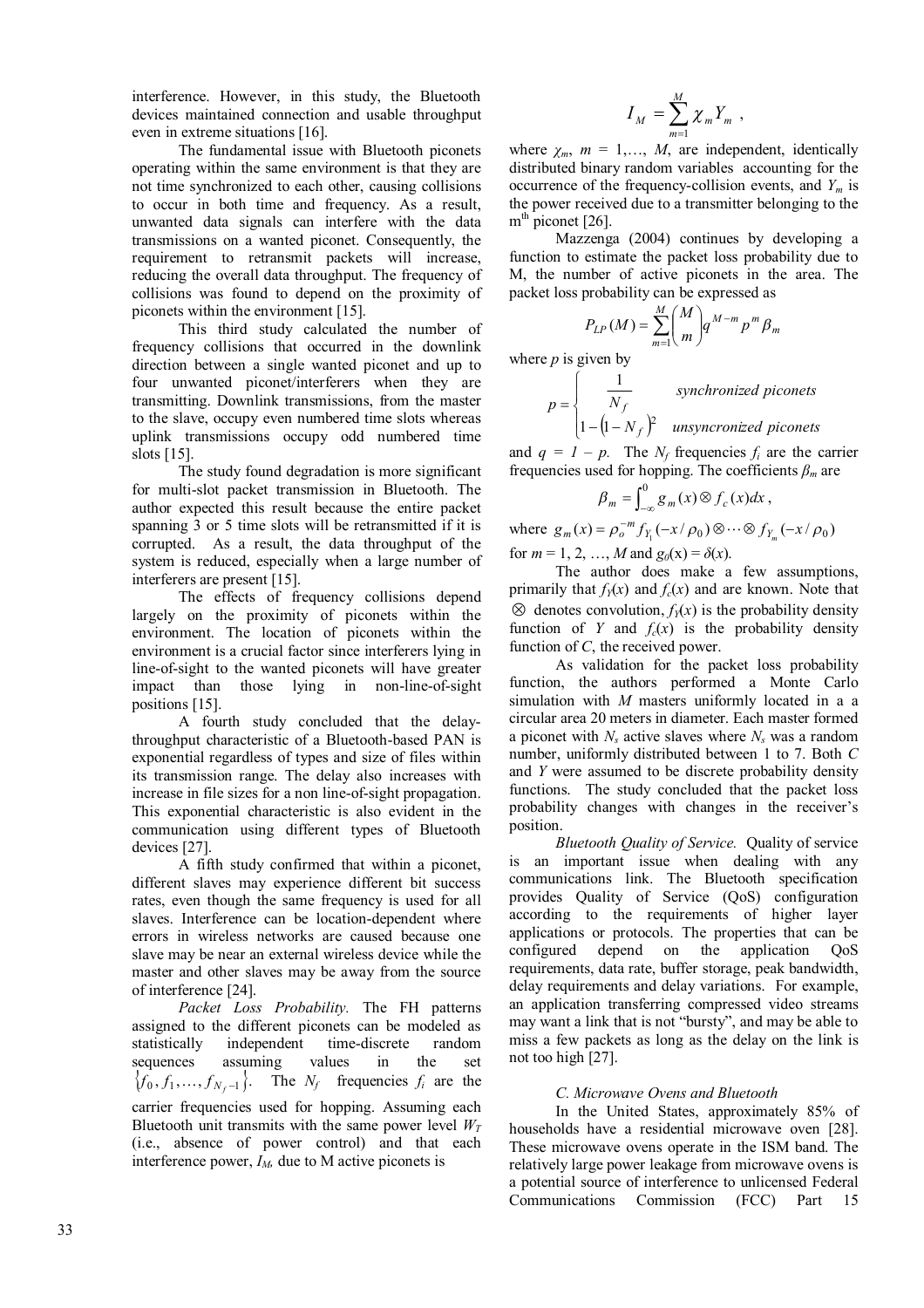communication devices. Because of the disproportionately large power output of microwave ovens compared to the low powered Bluetooth devices, studies have suggested that microwave oven interference can greatly reduce the data throughput of Bluetooth networks, which can severely impair operation and usability [16].

The magnetron tubes used to generate microwave energy in a microwave oven generate a continuous wave centered at 2.45 GHz which is in the middle of the ISM band. At full-power operation, a microwave oven usually has an output spectrum about 2 MHz wide, but during the start-up and shutdown cycles, the spectrum can be as wide as 20 MHz. Residential microwave ovens generate power output from 400 to 800 watts.

In the 2004 study, Rondeau analyzed the interference effects of microwave ovens on Bluetooth networks. A Bluetooth protocol analyzer was used to capture all of the data packets during a transmission. Each of the five tests used a USB Bluetooth module connected to a notebook computer. This USB module acted as the master in the piconet. The distance between the Bluetooth slave device and the master was varied, as was the distance between the oven and the master and slave device.

Each test consisted of a 30 second transmission where a total of 24,000 packets were transmitted by both the master and the slave. All tests followed the same procedure. To start each test, the oven was warmed up for 30 seconds, and then the computer controlled spectrum analyzer captured the oven spectrum for 30 seconds. After the spectrum capture was completed, the Bluetooth devices were connected and the protocol analyzer began to capture all traffic for 30 seconds.

Three different environments were used for the tests. The first environment was a modular building identified in Figure 5 was Bluetooth Lab. The second environment was an office setting. The third environment was outdoors using a line-of-sight path.

Fig. 5 illustrates the five experimental setups used by Rondeau. Note that setup (e) actually identifies two scenarios. First the piconet members were 30 meters apart. Then the experiment was repeated with the piconet members 72 meters apart.

In setup (a), all packets transmitted at the 2.440 GHz frequency were lost due to the extremely high interference. Packets were also lost in adjacent channels on frequencies 2.439 and 2.441 GHz. As the oven was moved further from the piconet, fewer packets were lost. Table 1 lists the packet transmission rates and percentage of the maximum transmission data rates for each of the five experimental scenerios. As can be seen in the data, the distance between the piconet members and the distance to the microwave oven determines the extent to which the microwave oven affects the Bluetooth network. The closer the oven was to the piconet, the greater the effect of the interference.



Fig. 5: Experimental Test Setups [16]

Table 1

| <b>Experimental Scenarios</b>              | DM1 packet<br>transmission (kbps) | Percent of Max | DH1 packet<br>transmission (kbps) | Percent of Max |
|--------------------------------------------|-----------------------------------|----------------|-----------------------------------|----------------|
| Maximum Data Rate                          | 108.8                             | 100.0          | 172.8                             | 100.0          |
| a. Piconet 1 m from oven – Without oven on | 108.4                             | 99.6           | 166.3                             | 96.2           |
| a. Piconet 1 m from oven – With oven on    | 75.3                              | 69.2           | 99.9                              | 57.8           |
| b. Piconet 5 m from oven                   | 85.2                              | 78.3           | 149.6                             | 86.6           |
| c. Piconet 12.5 m from oven                | 105.4                             | 96.9           | 163.7                             | 94.7           |
| d. Piconet 8 m from oven through drywall   | 103.9                             | 95.5           | 160.7                             | 93.0           |
| e. Outside $-30$ m master/slave separation | 25.1                              | 23.1           | 68.4                              | 39.6           |
| e. Outside $-72$ m master/slave separation | 38.5                              | 35.4           | 38.4                              | 22.2           |

## Bluetooth Data Rates in Interference Environments [16]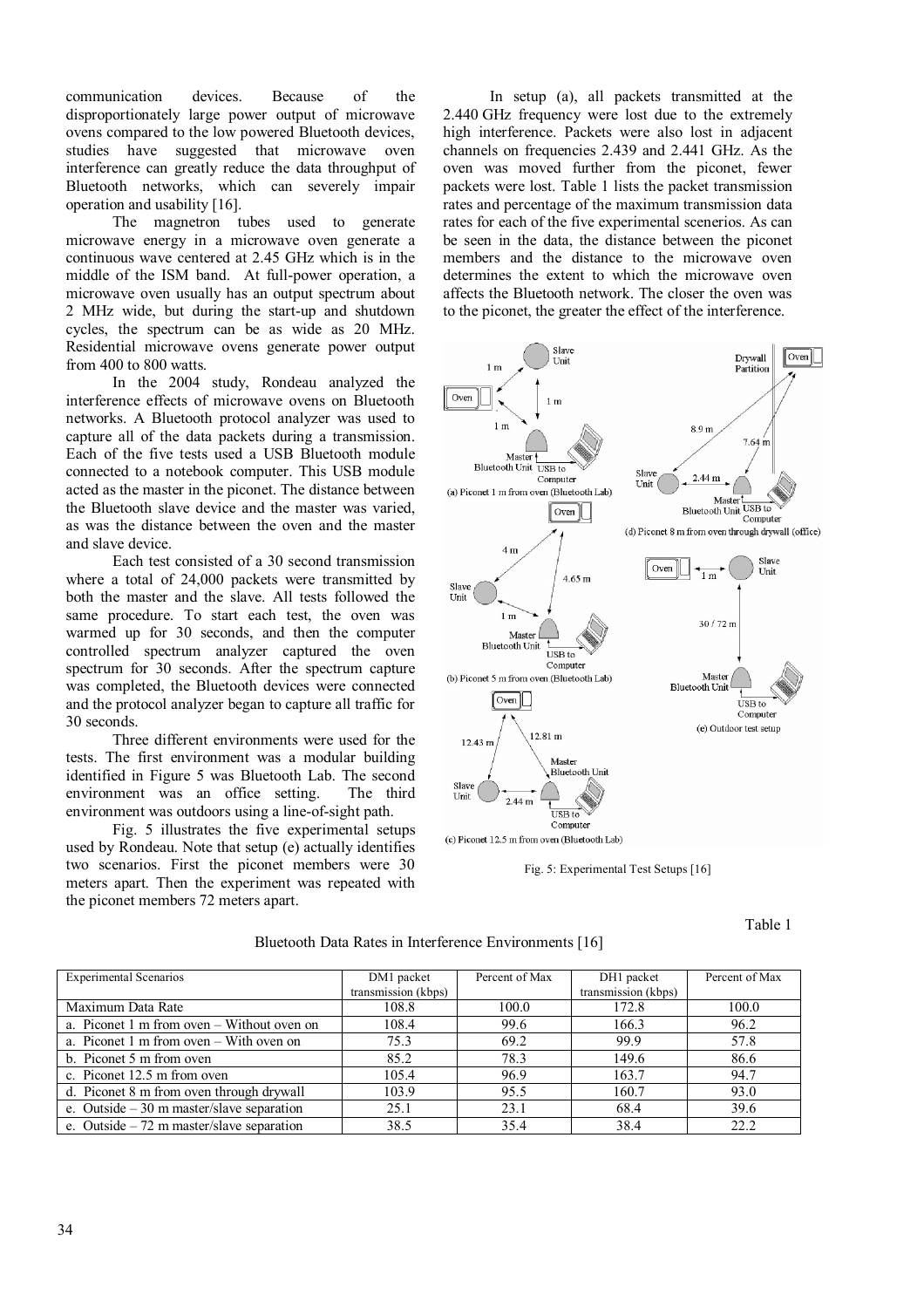Several other studies investigate the interference of microwave ovens on Bluetooth networks. The first study compared the effects of interference from IEEE 802.11 b and the interference from microwave ovens on a Bluetooth piconet [29]. This study varied the distance between the Bluetooth links from 0.5 meters to 5 meters and the distance from the interference source from 0.1 meters to 10 meters. Just as in Rondeau's study, Matheus and Magnusson found microwave oven interference to be very frequency dependent. Although the study found no significant difference in interference between IEEE 802.11b and microwave oven interference, the results of the study do suggest that the affects of the interference are dependent on the distance between the interference source and the piconet.

In yet another study, the interference of another Bluetooth piconet was compared to the interference caused by an IEEE 802.11b network [30]. The results of the study were similar to the previously mentioned studies; however, this study found the probability of a Bluetooth packet collision is the joint probability of packet overlap in both time and frequency. The study also showed that the Bluetooth performance packet loss was dependent on signal power, path conditions, available channels, packet size, master-slave distance, and piconet density.

A final study on Bluetooth channel error rates in the presence of microwave ovens found that the interference created by microwave ovens can be treated as non-coherent noise [31]. In the study, the line-ofsight distance between the microwave oven and the piconet was varied between 1.5 and 10 meters as the oven heated a cup of water. The data collected in each 2 minute trial of this study found that channels 60 through 70 were most subjected to high interference from the microwave oven. The study also found the probability of retransmission by a Bluetooth receiver is given by

# $P_r(\gamma) = 1 - P(A)P(B)P(C)P(D)P(E)$

where A, B, C, D, and E are the events:

- A: the 72-bit synchronization of the forward channel fails;
- B: the header frame error rate (FEC) of the forward channel fails;
- C: the Hamming code protecting the payload of the forward transmission fails;
- D: the 72-bit synchronization of the reverse packet fails;
- E: the header FEC of the reverse packet fails.

## **III. DISCUSSION**

The IEEE 1073 Medical Device Communications standards organization is developing specifications for wireless interface communication. The group is focusing on using available and emerging technologies to transmit the medical data. All of these technologies operate in the unlicensed 2.4 GHz Industrial Scientific Medical (ISM) band which is also occupied by non-communications devices including residential microwave ovens.

While Bluetooth is said to be resilient to interference with moderate bandwidth, maintaining connectivity among Bluetooth devices in a telecardiology system piconet may pose some challenges. Stray wireless signals can interfere with the wanted data transmission causing frequency collisions. The proximity of the piconets within the environment has a direct effect on frequency collisions and the resulting packet loss.

Studies of interference from residential microwave ovens on Bluetooth piconets have found that there is an indirect relationship between distance from the microwave oven and packet loss. As the distance between the oven and the piconet decreases, the amount of interference increases, resulting in an increased packet loss and decreased piconet throughput.

With 85 percent of U.S. household having a microwave oven, it is reasonable to assume that a patient wearing a telecardiology system may stand within a meter of an operating microwave oven. It has been shown that the stray interference generated by the microwave oven can decrease throughput of the Bluetooth piconet by up to 60 percent. When a reliable transmission protocol is used, lost packets are detected and resent at the expense of overall data throughput. However, due to the sensitivity to time delays, the ECG component of the telecardiology system uses an unacknowledged data service. In these systems, packet loss may have dramatic consequences.

It has also been shown that not all Bluetooth channels are affected by this stray interference. In a study varying distance between the piconet and microwave oven, it was found that channels 60 through 70 were most affected by the interference from the microwave oven. While Bluetooth's AFH has the ability to identify channels affected by heavy interference, the selection of start channel is a function of the current clock value.

Given that different slaves may experience different bit success rates even on the same frequency and the ECG component is time sensitive, it is not known if this hop scheme is sufficient to avoid lost data in time-sensitive remote monitoring using telecardiology systems.

## **IV. CONCLUSION AND FUTURE WORK**

Telecardiology systems can provide real-time ECG readings to a medical professional. However, these systems are only as effective as the data they provide. It is known that for real-time applications, delay or packet loss may have dramatic consequences. In addition, telecardiology systems may be more sensitive to packet loss due to the fact that they use unacknowledged data service used because the ECG component is more sensitive to time delays than to packet loss.

Previous studies have looked at packet loss in Bluetooth piconets due to interference from residential microwave ovens and have found (1) loss of all packets in the 2.43 to 2.45 GHz frequency range, (2) correlation between distance from the oven and packet loss, and (3)